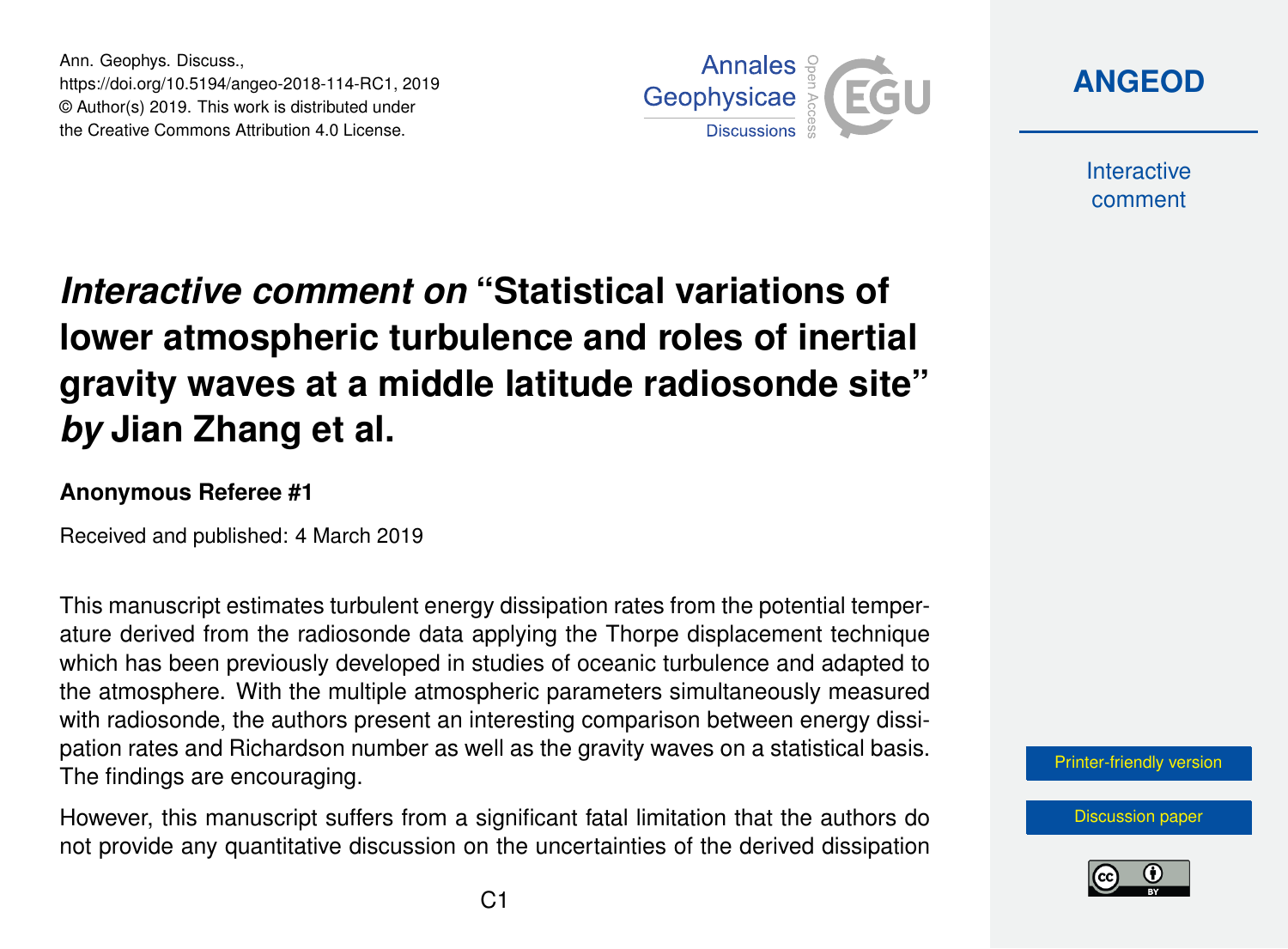rates and no error bar of the derived epsilon. As the equation (Page 11, line 229) shows, the derived dissipation rate critically depends on the parameter cˆ2, which has been theoretically and experimentally demonstrated to vary within a large range covering ∼2 orders of magnitude. Further, the trajectory of the radiosonde is not vertical due to the balloon drift. Does the ascent rate of the balloon under the influence of the drift have influence on the derived dissipation rate? The authors try to validate the derived epsilon with radiosonde by comparing them with the radar measurements. However, the radar is located more than 400 km away and the observations with both instruments were not carried out simultaneously and even not in the same year, which makes the comparison not convincing. Last but not least, many expressions are not precise and confusing with some of them indicated below and the authors should carefully look through the manuscript before they resubmit it.

Major comments and suggestions listed as follows (and not limited to):

1. Page 2, line 27, better to add "based on the current dataset" in the end of the sentence since there is no consensus on the distribution of the turbulence intensity.

2. Page 2, lines 28-30, the sentence is not precise. Please reformulate it.

3. Page 2, line 32, "whereas an encouraging argument", what does this mean?

4. Page 4, lines 74-75, recent studies show there is an increase of epsilon with altitude, see Kantha and Hocking JASTP 2011; Haack et al., JGR 2004; Li et al. JASTP 2016 and etc.

5. Page 6, line 117, covers => measures

- 6. Page 6, lines 123-125, the sentence is not precise. Please reformulate it.
- 7. Page 6, line 126, "time interval", what does this mean? time coverage?
- 8. Page 6, line 132, kept => used
- 9. Page 7, line 135, this is misleading, since the resolution is not reduced after the

**Interactive** comment

[Printer-friendly version](https://www.ann-geophys-discuss.net/angeo-2018-114/angeo-2018-114-RC1-print.pdf)

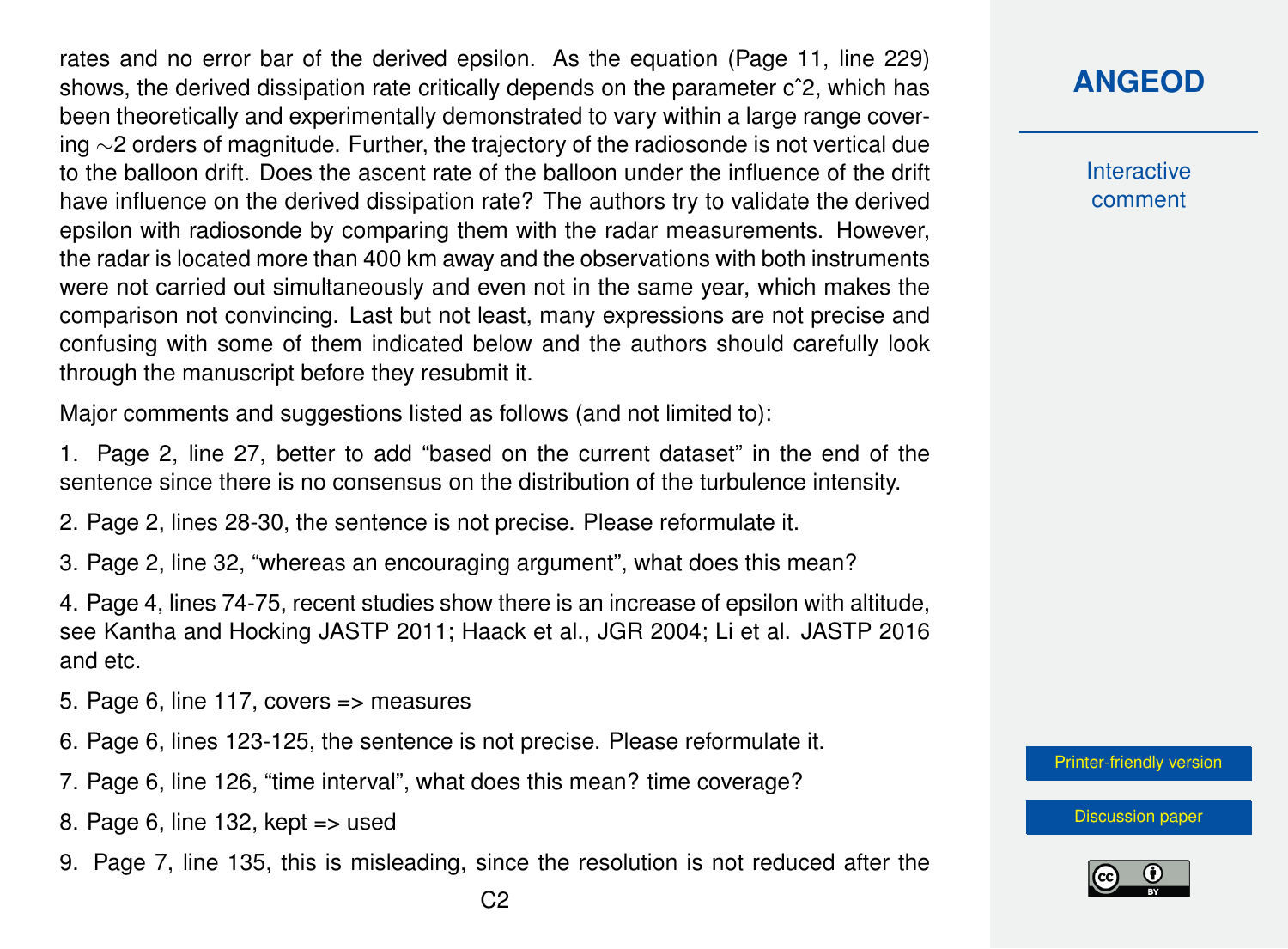interpolation.

- 10. Page 7, lines 149-151, the sentence is not precise. Please reformulate it.
- 11. Page 9, lines 181-184, the sentence is not precise. Please reformulate it.
- 12. Page 10, line 219, "negative influence", what does this mean?
- 13. Page 11, line 223, does this mean that  $L$   $D = d$  i?
- 14. Page 11, line 240, the sentence is not precise. Please reformulate it.
- 15. Page 12, line 249, basically yield => mostly occur
- 16. Page 12, line 251, increased => maximum

17. Page 13, line 273, extend beyond  $\Rightarrow$  exist in the condition with Ri larger than the critical value of Ri.

18. Page 13, lines 282-284, Why? Could you please provide more explanation?

19. Page 13, line 285, the use of Ri\_C is confusing, since Ri\_C in the literature is used as the critical value of Richardson number (normally 0.25). Due to the definition of Ri\_1 in the manuscript, why do you just choose Ri\_0.25?

20. Page 14, lines 290-291, normally, Nˆ2 show nearly constant values in the troposphere and lower stratosphere: 1e-4 s<sup>2</sup>-2 and 4e-4 s<sup>2</sup>-2, respectively (see fig. 2(c) in this manuscript). Why are the enhanced values not caused by Nˆ2? Could you give more explanation for this?

21. Page 14, line 300, latitude  $\approx$  altitude

22. Page 14, line 300, it's hard to tell if there is an increase with altitude in the lower stratosphere.

23. Page 14, line 303, have decreased values  $=$  > their values decrease

24. Page 15, lines 312-315, both sentences are not precise. Please reformulate them.

**Interactive** comment

[Printer-friendly version](https://www.ann-geophys-discuss.net/angeo-2018-114/angeo-2018-114-RC1-print.pdf)